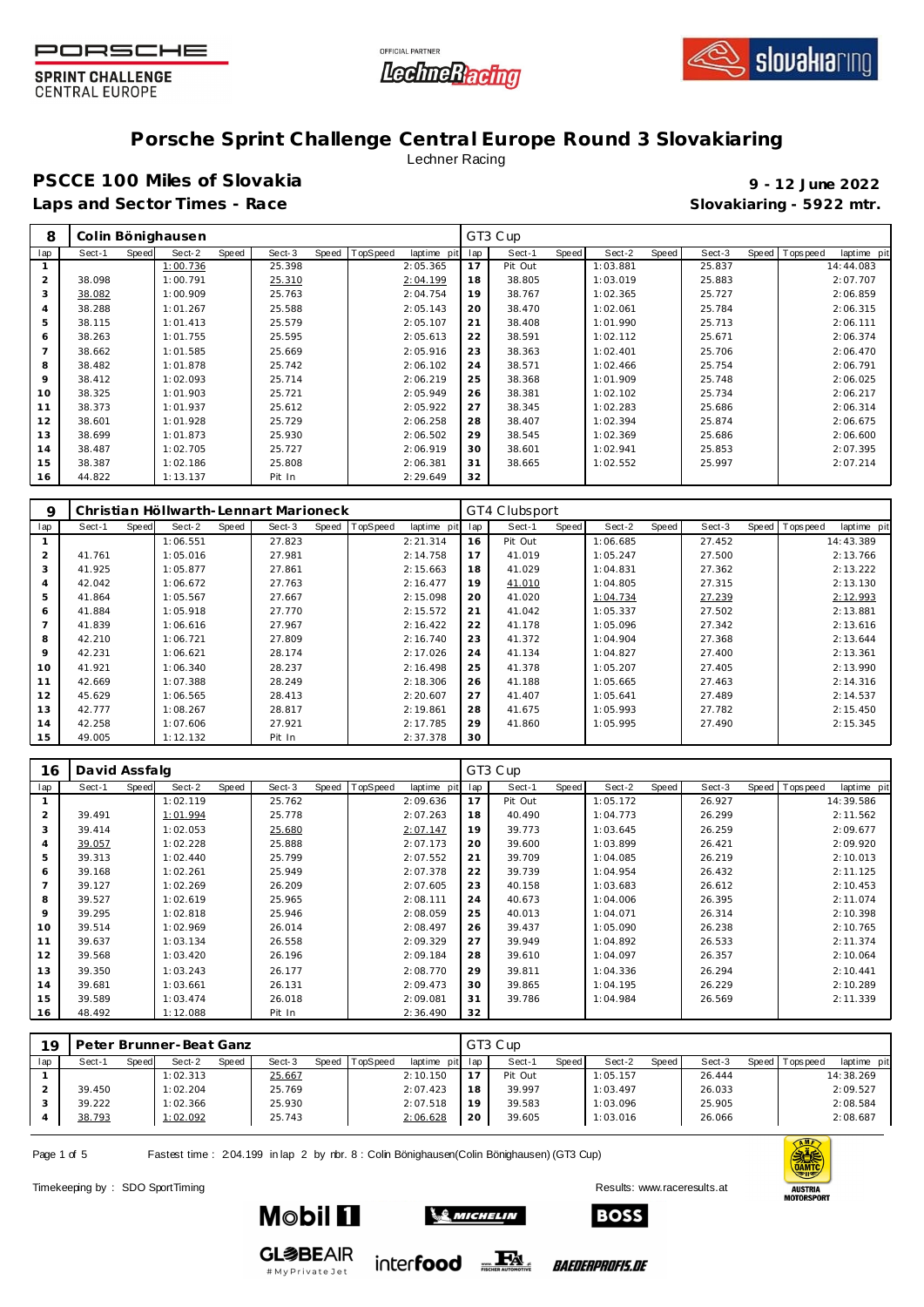





### **Porsche Sprint Challenge Central Europe Round 3 Slovakiaring** Lechner Racing

### **PSCCE 100 Miles of Slovakia 9 - 12 June 2022 Laps and Sector Times - Race Slovakiaring - 5922 mtr.**

| 5  | 39.325 | 1:02.627 | 25.922 | 2:07.874 | 21 | 39.532 | 1:03.520 | 26.047 | 2:09.099 |
|----|--------|----------|--------|----------|----|--------|----------|--------|----------|
| 6  | 39.021 | 1:02.387 | 25.870 | 2:07.278 | 22 | 39.278 | 1:03.089 | 26.108 | 2:08.475 |
|    | 38.938 | 1:02.574 | 25.996 | 2:07.508 | 23 | 39.141 | 1:03.737 | 26.164 | 2:09.042 |
| 8  | 39.455 | 1:02.983 | 26.080 | 2:08.518 | 24 | 39.531 | 1:03.675 | 26.374 | 2:09.580 |
| 9  | 39.041 | 1:02.741 | 25.847 | 2:07.629 | 25 | 39.654 | 1:04.088 | 26.123 | 2:09.865 |
| 10 | 39.485 | 1:03.365 | 25.960 | 2:08.810 | 26 | 39.854 | 1:03.900 | 26.029 | 2:09.783 |
| 11 | 39.344 | 1:03.230 | 26.087 | 2:08.661 | 27 | 39.389 | 1:03.766 | 25.997 | 2:09.152 |
| 12 | 39.727 | 1:03.539 | 26.028 | 2:09.294 | 28 | 39.466 | 1:03.931 | 26.140 | 2:09.537 |
| 13 | 39.487 | 1:03.782 | 25.946 | 2:09.215 | 29 | 39.478 | 1:04.136 | 26.192 | 2:09.806 |
| 14 | 39.289 | 1:03.960 | 25.992 | 2:09.241 | 30 | 39.506 | 1:04.036 | 26.140 | 2:09.682 |
| 15 | 39.509 | 1:03.934 | 25.860 | 2:09.303 | 31 | 39.423 | 1:04.374 | 26.253 | 2:10.050 |
| 16 | 48.841 | 1:12.101 | Pit In | 2:37.531 | 32 |        |          |        |          |

| 20             | <b>Herbert Geiss</b> |       |          |       |        |       |          |             |     | GT3 Cup |       |          |       |        |       |           |             |
|----------------|----------------------|-------|----------|-------|--------|-------|----------|-------------|-----|---------|-------|----------|-------|--------|-------|-----------|-------------|
| lap            | Sect-1               | Speed | Sect-2   | Speed | Sect-3 | Speed | TopSpeed | laptime pit | lap | Sect-1  | Speed | Sect-2   | Speed | Sect-3 | Speed | Tops peed | laptime pit |
|                |                      |       | 1:04.825 |       | 26.767 |       |          | 2:14.874    | 16  | 52.398  |       | 1:24.209 |       | Pit In |       |           | 2:56.213    |
| 2              | 41.245               |       | 1:05.605 |       | 26.992 |       |          | 2:13.842    | 17  | Pit Out |       | 1:08.660 |       | 27.829 |       |           | 14:27.346   |
| 3              | 40.667               |       | 1:08.760 |       | 27.205 |       |          | 2:16.632    | 18  | 41.665  |       | 1:06.941 |       | 27.427 |       |           | 2:16.033    |
| $\overline{4}$ | 40.603               |       | 1:06.366 |       | 27.243 |       |          | 2:14.212    | 19  | 40.880  |       | 1:05.947 |       | 26.960 |       |           | 2:13.787    |
| 5              | 40.893               |       | 1:05.229 |       | 27.088 |       |          | 2:13.210    | 20  | 40.802  |       | 1:10.140 |       | 27.406 |       |           | 2:18.348    |
| 6              | 40.514               |       | 1:05.081 |       | 27.116 |       |          | 2:12.711    | 21  | 40.452  |       | 1:06.181 |       | 26.725 |       |           | 2:13.358    |
| 7              | 40.392               |       | 1:05.820 |       | 27.063 |       |          | 2:13.275    | 22  | 40.090  |       | 1:05.815 |       | 26.736 |       |           | 2:12.641    |
| 8              | 40.470               |       | 1:04.768 |       | 26.495 |       |          | 2:11.733    | 23  | 40.504  |       | 1:05.581 |       | 26.974 |       |           | 2:13.059    |
| 9              | 40.081               |       | 1:04.890 |       | 26.693 |       |          | 2:11.664    | 24  | 40.235  |       | 1:04.922 |       | 27.440 |       |           | 2:12.597    |
| 10             | 40.256               |       | 1:05.103 |       | 26.771 |       |          | 2:12.130    | 25  | 40.104  |       | 1:05.927 |       | 27.239 |       |           | 2:13.270    |
| 11             | 39.882               |       | 1:05.081 |       | 26.701 |       |          | 2:11.664    | 26  | 41.130  |       | 1:07.751 |       | 26.789 |       |           | 2:15.670    |
| 12             | 40.010               |       | 1:05.226 |       | 27.104 |       |          | 2:12.340    | 27  | 39.985  |       | 1:05.771 |       | 26.833 |       |           | 2:12.589    |
| 13             | 40.408               |       | 1:05.447 |       | 27.064 |       |          | 2:12.919    | 28  | 39.865  |       | 1:05.036 |       | 27.516 |       |           | 2:12.417    |
| 14             | 40.126               |       | 1:05.838 |       | 26.957 |       |          | 2:12.921    | 29  | 40.654  |       | 1:05.431 |       | 27.232 |       |           | 2:13.317    |
| 15             | 44.950               |       | 1:07.157 |       | 27.810 |       |          | 2:19.917    | 30  | 40.818  |       | 1:08.757 |       | 26.926 |       |           | 2:16.501    |

| 21             |        |       | Milan Sitnianski-Dieter Svepes |       |        |                |             |     | GT4 Clubsport |       |          |       |        |       |          |             |
|----------------|--------|-------|--------------------------------|-------|--------|----------------|-------------|-----|---------------|-------|----------|-------|--------|-------|----------|-------------|
| lap            | Sect-1 | Speed | Sect-2                         | Speed | Sect-3 | Speed TopSpeed | laptime pit | lap | Sect-1        | Speed | Sect-2   | Speed | Sect-3 | Speed | Topspeed | laptime pit |
|                |        |       | 1:06.264                       |       | 27.551 |                | 2:19.636    | 16  | Pit Out       |       | 1:05.506 |       | 31.411 |       |          | 14:31.726   |
| 2              | 41.189 |       | 1:05.205                       |       | 27.610 |                | 2:14.004    | 17  | 41.382        |       | 1:04.959 |       | 27.567 |       |          | 2:13.908    |
| 3              | 41.228 |       | 1:05.175                       |       | 28.174 |                | 2:14.577    | 18  | 41.175        |       | 1:05.106 |       | 27.507 |       |          | 2:13.788    |
| $\overline{4}$ | 41.453 |       | 1:05.681                       |       | 27.585 |                | 2:14.719    | 19  | 41.209        |       | 1:05.100 |       | 27.665 |       |          | 2:13.974    |
| 5              | 41.519 |       | 1:05.180                       |       | 27.631 |                | 2:14.330    | 20  | 41.382        |       | 1:05.666 |       | 27.555 |       |          | 2:14.603    |
| 6              | 41.881 |       | 1:05.446                       |       | 27.593 |                | 2:14.920    | 21  | 41.527        |       | 1:05.759 |       | 27.534 |       |          | 2:14.820    |
| 7              | 41.728 |       | 1:05.715                       |       | 27.710 |                | 2:15.153    | 22  | 41.405        |       | 1:05.341 |       | 27.504 |       |          | 2:14.250    |
| 8              | 41.874 |       | 1:06.117                       |       | 27.952 |                | 2:15.943    | 23  | 41.098        |       | 1:05.317 |       | 27.405 |       |          | 2:13.820    |
| 9              | 41.777 |       | 1:06.208                       |       | 27.713 |                | 2:15.698    | 24  | 41.214        |       | 1:07.049 |       | 27.675 |       |          | 2:15.938    |
| 10             | 41.897 |       | 1:06.029                       |       | 27.772 |                | 2:15.698    | 25  | 41.491        |       | 1:05.421 |       | 27.578 |       |          | 2:14.490    |
| 11             | 42.215 |       | 1:06.329                       |       | 27.967 |                | 2:16.511    | 26  | 41.323        |       | 1:05.668 |       | 27.708 |       |          | 2:14.699    |
| 12             | 42.252 |       | 1:06.239                       |       | 27.748 |                | 2:16.239    | 27  | 41.334        |       | 1:05.480 |       | 27.556 |       |          | 2:14.370    |
| 13             | 41.980 |       | 1:07.435                       |       | 28.151 |                | 2:17.566    | 28  | 41.648        |       | 1:05.547 |       | 27.581 |       |          | 2:14.776    |
| 14             | 41.986 |       | 1:06.293                       |       | 27.770 |                | 2:16.049    | 29  | 41.582        |       | 1:05.501 |       | 27.642 |       |          | 2:14.725    |
| 15             | 51.097 |       | 1:21.409                       |       | Pit In |                | 2:51.483    | 30  | 41.413        |       | 1:05.769 |       | 27.618 |       |          | 2:14.800    |

| 23             |        |       | Alexander Hagen Berg |       |        |       |          |             |     | GT3 Cup |       |          |       |        |                  |             |
|----------------|--------|-------|----------------------|-------|--------|-------|----------|-------------|-----|---------|-------|----------|-------|--------|------------------|-------------|
| lap            | Sect-1 | Speed | Sect-2               | Speed | Sect-3 | Speed | TopSpeed | laptime pit | lap | Sect-1  | Speed | Sect-2   | Speed | Sect-3 | Speed   Topspeed | laptime pit |
|                |        |       | 1:01.628             |       | 25.845 |       |          | 2:08.503    | 17  | Pit Out |       | 1:03.045 |       | 26.211 |                  | 14:25.646   |
| 2              | 38.141 |       | 1:01.158             |       | 25.899 |       |          | 2:05.198    | 18  | 38.787  |       | 1:03.492 |       | 26.180 |                  | 2:08.459    |
| 3              | 38.865 |       | 1:02.245             |       | 25.980 |       |          | 2:07.090    | 19  | 38.799  |       | 1:03.492 |       | 26.330 |                  | 2:08.621    |
| $\overline{4}$ | 38.922 |       | 1:01.219             |       | 25.571 |       |          | 2:05.712    | 20  | 39.060  |       | 1:02.174 |       | 26.069 |                  | 2:07.303    |
| 5              | 38.625 |       | 1:01.927             |       | 25.949 |       |          | 2:06.501    | 21  | 38.736  |       | 1:02.884 |       | 25.972 |                  | 2:07.592    |
| 6              | 39.078 |       | 1:02.093             |       | 25.894 |       |          | 2:07.065    | 22  | 38.848  |       | 1:02.386 |       | 25.809 |                  | 2:07.043    |
|                | 38.562 |       | 1:02.025             |       | 25.904 |       |          | 2:06.491    | 23  | 38.970  |       | 1:02.590 |       | 25.953 |                  | 2:07.513    |
| 8              | 39.150 |       | 1:02.763             |       | 25.822 |       |          | 2:07.735    | 24  | 38.816  |       | 1:02.653 |       | 25.963 |                  | 2:07.432    |
| 9              | 39.101 |       | 1:02.444             |       | 25.890 |       |          | 2:07.435    | 25  | 39.013  |       | 1:02.261 |       | 26.099 |                  | 2:07.373    |
| 10             | 38.865 |       | 1:02.482             |       | 26.185 |       |          | 2:07.532    | 26  | 38.871  |       | 1:02.667 |       | 26.017 |                  | 2:07.555    |
| 11             | 39.018 |       | 1:02.769             |       | 26.029 |       |          | 2:07.816    | 27  | 38.844  |       | 1:02.576 |       | 26.168 |                  | 2:07.588    |

Page 2 of 5 Fastest time : 204.199 in lap 2 by rbr. 8 : Colin Bönighausen(Colin Bönighausen) (GT3 Cup)

Timekeeping by : SDO SportTiming Results: [www.raceresults.a](www.raceresults.at)t



**GL参BEAIR** #MyPrivateJet

**Mobil FI** 



inter**food** FALL

*BAEDERPROFIS.DE*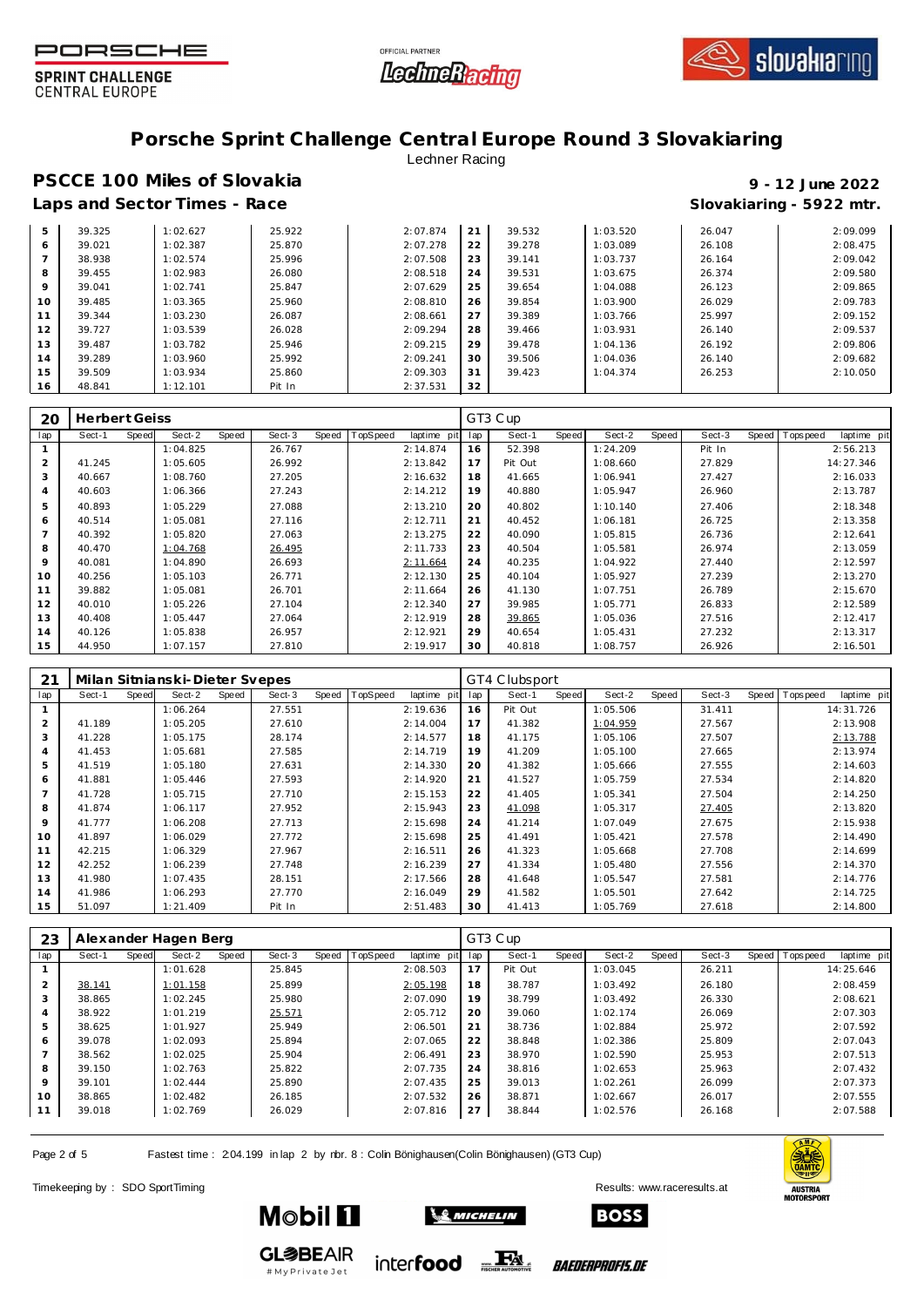





#### **Porsche Sprint Challenge Central Europe Round 3 Slovakiaring** Lechner Racing

### **PSCCE 100 Miles of Slovakia 9 - 12 June 2022 Laps and Sector Times - Race Slovakiaring - 5922 mtr.**

| 12         | 39.054 | 1:02.272 | 26.059 | 2:07.385 | 28 | 38.897 | 1:02.584 | 26.092 | 2:07.573 |
|------------|--------|----------|--------|----------|----|--------|----------|--------|----------|
| 1.2<br>ن ا | 38.861 | 1:03.237 | 25.936 | 2:08.034 | 29 | 38.799 | 1:03.394 | 26.141 | 2:08.334 |
| 14         | 38.906 | 1:02.925 | 25.940 | 2:07.771 | 30 | 39.171 | 1:03.220 | 25.927 | 2:08.318 |
| 15         | 38.918 | 1:02.349 | 26.052 | 2:07.319 | 31 | 39.294 | 1:03.351 | 25.899 | 2:08.544 |
| 16         | 52.001 | 1:15.656 | Pit In | 2:46.970 | 32 |        |          |        |          |

| 25             |        |       | Vinzent Höllwarth |       |        |       |                 |             |     | GT3 Cup |         |          |       |        |                 |             |
|----------------|--------|-------|-------------------|-------|--------|-------|-----------------|-------------|-----|---------|---------|----------|-------|--------|-----------------|-------------|
| lap            | Sect-1 | Speed | Sect-2            | Speed | Sect-3 | Speed | <b>TopSpeed</b> | laptime pit | lap | Sect-1  | Speed I | Sect-2   | Speed | Sect-3 | Speed Tops peed | laptime pit |
|                |        |       | 1:00.996          |       | 25.408 |       |                 | 2:06.366    | 9   | 38.562  |         | 1:02.272 |       | 25.666 |                 | 2:06.500    |
|                | 38.156 |       | 1:00.916          |       | 25.512 |       |                 | 2:04.584    | 10  | 38.235  |         | 1:02.207 |       | 25.639 |                 | 2:06.081    |
| 3              | 38.178 |       | 1:01.134          |       | 25.402 |       |                 | 2:04.714    | 11  | 38.384  |         | 1:02.022 |       | 25.703 |                 | 2:06.109    |
| $\overline{4}$ | 38.200 |       | 1:01.654          |       | 25.466 |       |                 | 2:05.320    | 12  | 38.543  |         | 1:02.389 |       | 25.628 |                 | 2:06.560    |
| 5              | 38.308 |       | 1:01.735          |       | 25.593 |       |                 | 2:05.636    | 13  | 38.593  |         | 1:02.217 |       | 25.711 |                 | 2:06.521    |
| 6              | 38.361 |       | 1:01.686          |       | 25.616 |       |                 | 2:05.663    | 14  | 38.505  |         | 1:02.409 |       | 25.870 |                 | 2:06.784    |
|                | 38.508 |       | 1:01.821          |       | 25.724 |       |                 | 2:06.053    | 15  | 38.361  |         | 1:02.348 |       | 25.640 |                 | 2:06.349    |
| 8              | 38.522 |       | 1:02.081          |       | 25.638 |       |                 | 2:06.241    | 16  | 44.860  |         | 1:12.074 |       | Pit In |                 | 2:28.290    |

| 26             | Ollie Jumper-Florian Janits |       |          |       |        |       |          |             |     | GT3 Cup |       |          |       |        |                |             |
|----------------|-----------------------------|-------|----------|-------|--------|-------|----------|-------------|-----|---------|-------|----------|-------|--------|----------------|-------------|
| lap            | Sect-1                      | Speed | Sect-2   | Speed | Sect-3 | Speed | TopSpeed | laptime pit | lap | Sect-1  | Speed | Sect-2   | Speed | Sect-3 | Speed Topspeed | laptime pit |
|                |                             |       | 1:02.372 |       | 25.616 |       |          | 2:07.803    | 17  | Pit Out |       | 1:01.899 |       | 25.657 |                | 14:23.480   |
| 2              | 38.274                      |       | 1:01.517 |       | 25.936 |       |          | 2:05.727    | 18  | 38.455  |       | 1:03.166 |       | 26.277 |                | 2:07.898    |
| 3              | 38.603                      |       | 1:02.519 |       | 26.031 |       |          | 2:07.153    | 19  | 38.929  |       | 1:02.774 |       | 26.312 |                | 2:08.015    |
| $\overline{A}$ | 39.616                      |       | 1:01.886 |       | 25.762 |       |          | 2:07.264    | 20  | 38.806  |       | 1:01.413 |       | 25.740 |                | 2:05.959    |
| 5              | 38.857                      |       | 1:02.164 |       | 26.011 |       |          | 2:07.032    | 21  | 38.357  |       | 1:01.871 |       | 25.659 |                | 2:05.887    |
| 6              | 38.848                      |       | 1:02.165 |       | 26.067 |       |          | 2:07.080    | 22  | 38.416  |       | 1:01.575 |       | 25.584 |                | 2:05.575    |
|                | 38.795                      |       | 1:02.103 |       | 26.206 |       |          | 2:07.104    | 23  | 38.272  |       | 1:01.435 |       | 25.487 |                | 2:05.194    |
| 8              | 39.014                      |       | 1:02.266 |       | 25.987 |       |          | 2:07.267    | 24  | 38.259  |       | 1:01.477 |       | 25.577 |                | 2:05.313    |
| 9              | 38.951                      |       | 1:02.330 |       | 26.115 |       |          | 2:07.396    | 25  | 38.266  |       | 1:02.459 |       | 25.555 |                | 2:06.280    |
| 10             | 38.938                      |       | 1:02.590 |       | 26.071 |       |          | 2:07.599    | 26  | 38.213  |       | 1:01.919 |       | 25.704 |                | 2:05.836    |
| 11             | 38.822                      |       | 1:02.227 |       | 26.089 |       |          | 2:07.138    | 27  | 38.253  |       | 1:01.894 |       | 25.622 |                | 2:05.769    |
| 12             | 39.281                      |       | 1:02.820 |       | 26.201 |       |          | 2:08.302    | 28  | 38.490  |       | 1:01.953 |       | 25.632 |                | 2:06.075    |
| 13             | 38.934                      |       | 1:02.450 |       | 26.149 |       |          | 2:07.533    | 29  | 38.303  |       | 1:01.896 |       | 25.599 |                | 2:05.798    |
| 14             | 39.196                      |       | 1:02.998 |       | 26.447 |       |          | 2:08.641    | 30  | 38.408  |       | 1:01.996 |       | 25.572 |                | 2:05.976    |
| 15             | 39.088                      |       | 1:02.932 |       | 26.246 |       |          | 2:08.266    | 31  | 38.412  |       | 1:01.976 |       | 25.479 |                | 2:05.867    |
| 16             | 51.557                      |       | 1:15.842 |       | Pit In |       |          | 2:46.333    | 32  |         |       |          |       |        |                |             |

| 28             |        |       |          |       | Markus Sedlmaier-Freddy Kremer |       |          |             |     | GT3 Cup |       |          |       |        |       |           |             |
|----------------|--------|-------|----------|-------|--------------------------------|-------|----------|-------------|-----|---------|-------|----------|-------|--------|-------|-----------|-------------|
| lap            | Sect-1 | Speed | Sect-2   | Speed | Sect-3                         | Speed | TopSpeed | laptime pit | lap | Sect-1  | Speed | Sect-2   | Speed | Sect-3 | Speed | Tops peed | laptime pit |
|                |        |       | 1:05.551 |       | 27.032                         |       |          | 2:17.756    | 16  | 43.033  |       | 1:14.648 |       | Pit In |       |           | 2:31.123    |
| $\overline{2}$ | 40.235 |       | 1:04.289 |       | 26.938                         |       |          | 2:11.462    | 17  | Pit Out |       | 1:05.457 |       | 27.398 |       |           | 14:45.616   |
| 3              | 40.690 |       | 1:04.554 |       | 26.371                         |       |          | 2:11.615    | 18  | 40.917  |       | 1:06.180 |       | 27.447 |       |           | 2:14.544    |
| 4              | 40.214 |       | 1:03.386 |       | 26.674                         |       |          | 2:10.274    | 19  | 41.000  |       | 1:06.147 |       | 27.313 |       |           | 2:14.460    |
| 5              | 40.411 |       | 1:04.289 |       | 26.526                         |       |          | 2:11.226    | 20  | 40.763  |       | 1:06.192 |       | 27.290 |       |           | 2:14.245    |
| 6              | 39.786 |       | 1:03.720 |       | 26.535                         |       |          | 2:10.041    | 21  | 40.989  |       | 1:06.659 |       | 27.549 |       |           | 2:15.197    |
|                | 39.805 |       | 1:04.420 |       | 26.581                         |       |          | 2:10.806    | 22  | 41.143  |       | 1:07.376 |       | 27.459 |       |           | 2:15.978    |
| 8              | 40.134 |       | 1:04.025 |       | 26.411                         |       |          | 2:10.570    | 23  | 41.041  |       | 1:07.924 |       | 27.733 |       |           | 2:16.698    |
| 9              | 39.871 |       | 1:04.188 |       | 26.624                         |       |          | 2:10.683    | 24  | 41.519  |       | 1:07.703 |       | 27.385 |       |           | 2:16.607    |
| 10             | 40.432 |       | 1:04.439 |       | 26.519                         |       |          | 2:11.390    | 25  | 40.918  |       | 1:05.951 |       | 27.358 |       |           | 2:14.227    |
| 11             | 40.037 |       | 1:04.223 |       | 26.622                         |       |          | 2:10.882    | 26  | 40.859  |       | 1:06.290 |       | 27.089 |       |           | 2:14.238    |
| 12             | 40.292 |       | 1:04.143 |       | 26.510                         |       |          | 2:10.945    | 27  | 40.463  |       | 1:06.574 |       | 27.217 |       |           | 2:14.254    |
| 13             | 40.132 |       | 1:04.012 |       | 26.690                         |       |          | 2:10.834    | 28  | 40.746  |       | 1:06.631 |       | 27.582 |       |           | 2:14.959    |
| 14             | 40.044 |       | 1:04.588 |       | 26.737                         |       |          | 2:11.369    | 29  | 41.539  |       | 1:07.154 |       | 27.557 |       |           | 2:16.250    |
| 15             | 40.187 |       | 1:04.636 |       | 26.892                         |       |          | 2:11.715    | 30  | 41.264  |       | 1:07.910 |       | 27.742 |       |           | 2:16.916    |

| 48  | Volker Sigwarth |       |          |       |        |       |          |             |     | GT3 Cup |       |          |       |        |       |           |             |
|-----|-----------------|-------|----------|-------|--------|-------|----------|-------------|-----|---------|-------|----------|-------|--------|-------|-----------|-------------|
| lap | Sect-1          | Speed | Sect-2   | Speed | Sect-3 | Speed | TopSpeed | laptime pit | lap | Sect-1  | Speed | Sect-2   | Speed | Sect-3 | Speed | Tops peed | laptime pit |
|     | 47.831          |       | 1:06.316 |       | 27.226 |       |          | 2:21.373    |     | 40.375  |       | 1:05.249 |       | 26.549 |       |           | 2:12.173    |
|     | 40.843          |       | 1:05.128 |       | 27.345 |       |          | 2:13.316    | 8   | 40.281  |       | 1:05.082 |       | 26.324 |       |           | 2:11.687    |
|     | 40.636          |       | 1:05.065 |       | 27.029 |       |          | 2:12.730    | 9   | 40.398  |       | 1:04.874 |       | 26.793 |       |           | 2:12.065    |
| 4   | 40.874          |       | 1:05.872 |       | 26.564 |       |          | 2:13.310    | 10  | 39.885  |       | 1:06.425 |       | 26.548 |       |           | 2:12.858    |
| 5   | 40.125          |       | 1:05.231 |       | 26.984 |       |          | 2:12.340    | 11  | 40.149  |       | 1:05.780 |       | 26.766 |       |           | 2:12.695    |
| O   | 40.390          |       | 1:05.462 |       | 26.753 |       |          | 2:12.605    | 12  |         |       |          |       |        |       |           |             |

Page 3 of 5 Fastest time : 204.199 in lap 2 by rbr. 8 : Colin Bönighausen(Colin Bönighausen) (GT3 Cup)

Timekeeping by : SDO SportTiming Results: [www.raceresults.a](www.raceresults.at)t





**Mobil 11** 



**SE MICHELIN** 

*BAEDERPROFIS.DE*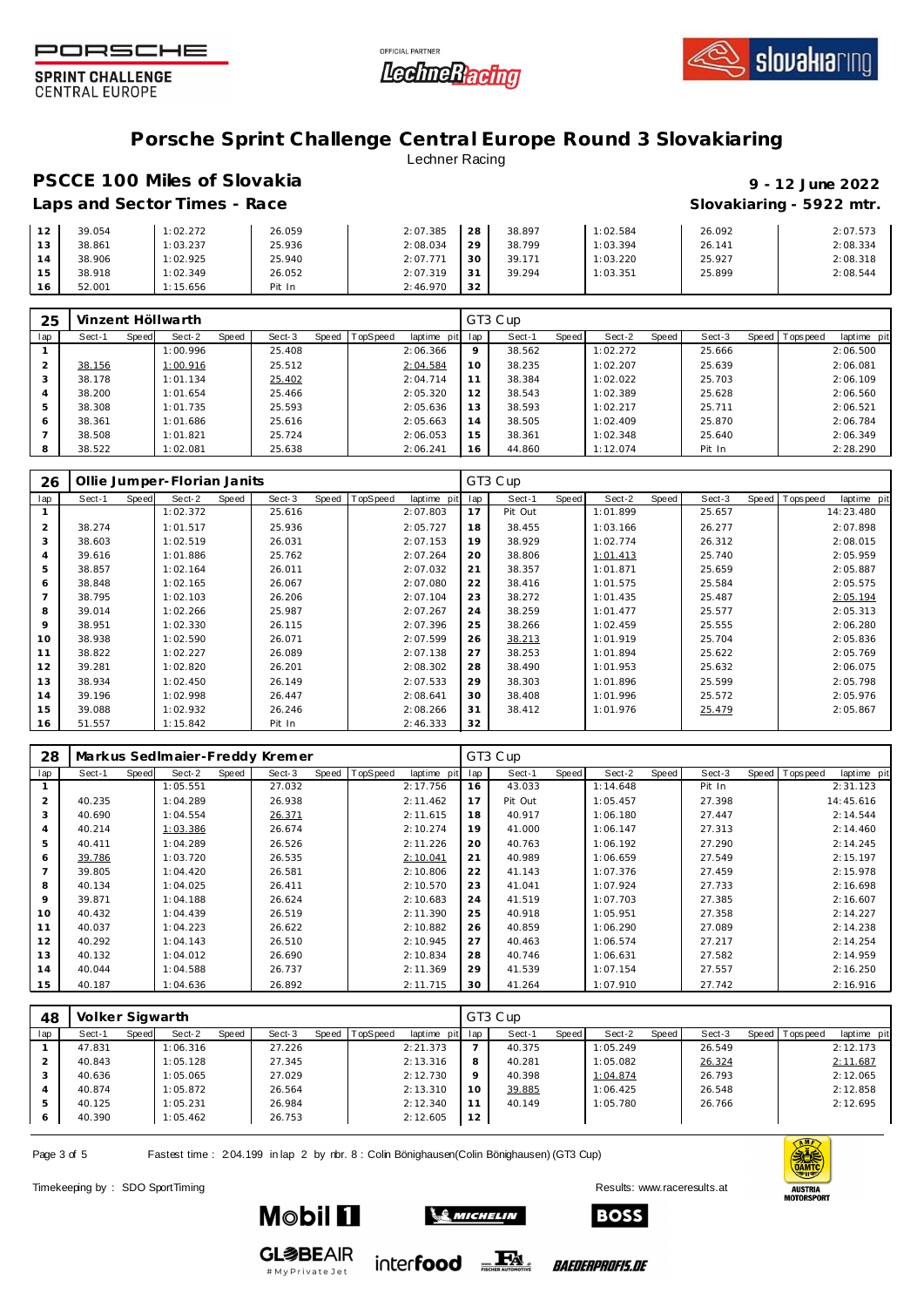





## **Porsche Sprint Challenge Central Europe Round 3 Slovakiaring**

Lechner Racing

**PSCCE 100 Miles of Slovakia 9 - 12 June 2022 Laps and Sector Times - Race Slovakiaring - 5922 mtr.**

| 56             | Günter Benninger |       |          |       |        |                |             |     | GT3 Cup |       |          |       |        |                |             |
|----------------|------------------|-------|----------|-------|--------|----------------|-------------|-----|---------|-------|----------|-------|--------|----------------|-------------|
| lap            | Sect-1           | Speed | Sect-2   | Speed | Sect-3 | Speed TopSpeed | laptime pit | lap | Sect-1  | Speed | Sect-2   | Speed | Sect-3 | Speed Topspeed | laptime pit |
|                |                  |       | 1:05.851 |       | 26.482 |                | 2:16.921    | 16  | 42.754  |       | 1:12.521 |       | Pit In |                | 2:31.019    |
| $\overline{2}$ | 40.077           |       | 1:05.090 |       | 26.843 |                | 2:12.010    | 17  | Pit Out |       | 1:06.154 |       | 27.210 |                | 14:51.286   |
| 3              | 40.407           |       | 1:03.802 |       | 26.283 |                | 2:10.492    | 18  | 41.208  |       | 1:06.455 |       | 26.725 |                | 2:14.388    |
| $\overline{4}$ | 39.313           |       | 1:03.365 |       | 28.771 |                | 2:11.449    | 19  | 40.150  |       | 1:05.398 |       | 26.527 |                | 2:12.075    |
| 5              | 40.813           |       | 1:04.791 |       | 26.550 |                | 2:12.154    | 20  | 39.544  |       | 1:05.459 |       | 26.497 |                | 2:11.500    |
| 6              | 39.542           |       | 1:04.570 |       | 26.237 |                | 2:10.349    | 21  | 39.499  |       | 1:04.753 |       | 26.770 |                | 2:11.022    |
| 7              | 39.292           |       | 1:04.765 |       | 26.325 |                | 2:10.382    | 22  | 39.918  |       | 1:05.412 |       | 26.741 |                | 2:12.071    |
| 8              | 39.618           |       | 1:04.696 |       | 26.623 |                | 2:10.937    | 23  | 41.663  |       | 1:05.875 |       | 26.538 |                | 2:14.076    |
| 9              | 39.410           |       | 1:06.792 |       | 27.415 |                | 2:13.617    | 24  | 39.680  |       | 1:05.504 |       | 26.810 |                | 2:11.994    |
| 10             | 39.820           |       | 1:04.096 |       | 26.674 |                | 2:10.590    | 25  | 40.026  |       | 1:06.026 |       | 27.701 |                | 2:13.753    |
| 11             | 39.569           |       | 1:04.579 |       | 26.547 |                | 2:10.695    | 26  | 39.755  |       | 1:05.504 |       | 26.856 |                | 2:12.115    |
| 12             | 39.752           |       | 1:04.813 |       | 26.904 |                | 2:11.469    | 27  | 40.090  |       | 1:05.307 |       | 26.984 |                | 2:12.381    |
| 13             | 39.757           |       | 1:05.420 |       | 26.634 |                | 2:11.811    | 28  | 41.693  |       | 1:05.279 |       | 26.769 |                | 2:13.741    |
| 14             | 39.907           |       | 1:05.255 |       | 26.448 |                | 2:11.610    | 29  | 40.108  |       | 1:07.149 |       | 27.737 |                | 2:14.994    |
| 15             | 39.343           |       | 1:04.938 |       | 26.656 |                | 2:10.937    | 30  | 41.259  |       | 1:08.392 |       | 27.770 |                | 2:17.421    |

| 63             |        |              | Leo Willert-Jakob Schober |       |        |       |                 |             |     | GT3 Cup |       |          |       |        |                |             |
|----------------|--------|--------------|---------------------------|-------|--------|-------|-----------------|-------------|-----|---------|-------|----------|-------|--------|----------------|-------------|
| lap            | Sect-1 | <b>Speed</b> | Sect-2                    | Speed | Sect-3 | Speed | <b>TopSpeed</b> | laptime pit | lap | Sect-1  | Speed | Sect-2   | Speed | Sect-3 | Speed Topspeed | laptime pit |
|                |        |              | 1:05.127                  |       | 26.365 |       |                 | 2:15.690    | 17  | Pit Out |       | 1:02.115 |       | 25.903 |                | 14:37.078   |
| 2              | 39.639 |              | 1:03.878                  |       | 26.245 |       |                 | 2:09.762    | 18  | 38.721  |       | 1:01.758 |       | 25.914 |                | 2:06.393    |
| 3              | 39.829 |              | 1:03.802                  |       | 26.289 |       |                 | 2:09.920    | 19  | 38.892  |       | 1:01.454 |       | 25.701 |                | 2:06.047    |
| $\overline{A}$ | 40.224 |              | 1:04.933                  |       | 26.433 |       |                 | 2:11.590    | 20  | 38.650  |       | 1:01.918 |       | 25.650 |                | 2:06.218    |
| 5              | 39.644 |              | 1:04.776                  |       | 26.380 |       |                 | 2:10.800    | 21  | 38.441  |       | 1:01.796 |       | 25.627 |                | 2:05.864    |
| 6              | 40.070 |              | 1:04.419                  |       | 26.408 |       |                 | 2:10.897    | 22  | 38.547  |       | 1:02.296 |       | 26.024 |                | 2:06.867    |
|                | 39.658 |              | 1:03.863                  |       | 26.354 |       |                 | 2:09.875    | 23  | 39.301  |       | 1:03.827 |       | 25.978 |                | 2:09.106    |
| 8              | 39.870 |              | 1:03.712                  |       | 26.270 |       |                 | 2:09.852    | 24  | 38.662  |       | 1:02.581 |       | 25.926 |                | 2:07.169    |
| 9              | 40.000 |              | 1:04.249                  |       | 26.577 |       |                 | 2:10.826    | 25  | 38.726  |       | 1:03.597 |       | 25.671 |                | 2:07.994    |
| 10             | 40.103 |              | 1:04.659                  |       | 26.596 |       |                 | 2:11.358    | 26  | 38.542  |       | 1:02.060 |       | 25.703 |                | 2:06.305    |
| 11             | 39.750 |              | 1:04.685                  |       | 26.677 |       |                 | 2:11.112    | 27  | 39.096  |       | 1:02.111 |       | 25.615 |                | 2:06.822    |
| 12             | 40.066 |              | 1:04.784                  |       | 26.655 |       |                 | 2:11.505    | 28  | 39.120  |       | 1:02.425 |       | 25.752 |                | 2:07.297    |
| 13             | 40.177 |              | 1:04.880                  |       | 26.465 |       |                 | 2:11.522    | 29  | 38.486  |       | 1:02.122 |       | 26.100 |                | 2:06.708    |
| 14             | 40.106 |              | 1:04.918                  |       | 26.600 |       |                 | 2:11.624    | 30  | 38.729  |       | 1:02.072 |       | 25.705 |                | 2:06.506    |
| 15             | 39.745 |              | 1:04.729                  |       | 26.452 |       |                 | 2:10.926    | 31  | 38.426  |       | 1:02.135 |       | 25.846 |                | 2:06.407    |
| 16             | 46.004 |              | 1:15.164                  |       | Pit In |       |                 | 2:34.275    | 32  |         |       |          |       |        |                |             |

| 64             |        |              | Maciej Walenda-Tomasz Lach |       |        |                |             |     | GT4 Clubsport |       |          |       |        |       |           |             |
|----------------|--------|--------------|----------------------------|-------|--------|----------------|-------------|-----|---------------|-------|----------|-------|--------|-------|-----------|-------------|
| lap            | Sect-1 | <b>Speed</b> | Sect-2                     | Speed | Sect-3 | Speed TopSpeed | laptime pit | lap | Sect-1        | Speed | Sect-2   | Speed | Sect-3 | Speed | Tops peed | laptime pit |
|                |        |              | 1:06.522                   |       | 27.370 |                | 2:19.978    | 16  | Pit Out       |       | 1:05.913 |       | 27.855 |       |           | 14:32.270   |
| $\overline{2}$ | 41.372 |              | 1:05.447                   |       | 27.684 |                | 2:14.503    | 17  | 41.552        |       | 1:05.456 |       | 27.572 |       |           | 2:14.580    |
| 3              | 42.189 |              | 1:05.980                   |       | 27.443 |                | 2:15.612    | 18  | 41.679        |       | 1:05.892 |       | 27.702 |       |           | 2:15.273    |
| $\overline{4}$ | 41.632 |              | 1:05.624                   |       | 27.597 |                | 2:14.853    | 19  | 41.972        |       | 1:06.967 |       | 27.752 |       |           | 2:16.691    |
| 5              | 41.485 |              | 1:05.995                   |       | 27.614 |                | 2:15.094    | 20  | 41.611        |       | 1:06.443 |       | 27.820 |       |           | 2:15.874    |
| 6              | 41.822 |              | 1:06.493                   |       | 27.633 |                | 2:15.948    | 21  | 41.894        |       | 1:06.050 |       | 27.784 |       |           | 2:15.728    |
| $\overline{7}$ | 42.302 |              | 1:06.486                   |       | 28.008 |                | 2:16.796    | 22  | 42.083        |       | 1:06.602 |       | 27.640 |       |           | 2:16.325    |
| 8              | 42.377 |              | 1:05.732                   |       | 27.680 |                | 2:15.789    | 23  | 41.930        |       | 1:06.148 |       | 27.882 |       |           | 2:15.960    |
| 9              | 42.053 |              | 1:05.914                   |       | 27.677 |                | 2:15.644    | 24  | 41.773        |       | 1:06.126 |       | 27.842 |       |           | 2:15.741    |
| 10             | 42.092 |              | 1:05.882                   |       | 28.064 |                | 2:16.038    | 25  | 41.906        |       | 1:06.119 |       | 27.788 |       |           | 2:15.813    |
| 11             | 42.142 |              | 1:05.952                   |       | 28.211 |                | 2:16.305    | 26  | 41.748        |       | 1:05.934 |       | 27.705 |       |           | 2:15.387    |
| 12             | 42.688 |              | 1:06.542                   |       | 28.622 |                | 2:17.852    | 27  | 42.039        |       | 1:07.256 |       | 27.666 |       |           | 2:16.961    |
| 13             | 42.413 |              | 1:06.394                   |       | 27.949 |                | 2:16.756    | 28  | 41.960        |       | 1:06.111 |       | 27.890 |       |           | 2:15.961    |
| 14             | 42.132 |              | 1:06.924                   |       | 28.722 |                | 2:17.778    | 29  | 42.037        |       | 1:06.482 |       | 27.714 |       |           | 2:16.233    |
| 15             | 53.290 |              | 1:16.050                   |       | Pit In |                | 2:47.352    | 30  |               |       |          |       |        |       |           |             |

| 69  |        |       |          |       | Lennart Marioneck-Franz Dziwok |                |             |     | GT4 Clubsport |       |          |       |        |         |          |             |
|-----|--------|-------|----------|-------|--------------------------------|----------------|-------------|-----|---------------|-------|----------|-------|--------|---------|----------|-------------|
| lap | Sect-1 | Speed | Sect-2   | Speed | Sect-3                         | Speed TopSpeed | laptime pit | lap | Sect-1        | Speed | Sect-2   | Speed | Sect-3 | Speed I | Topspeed | laptime pit |
|     |        |       | 1:05.363 |       | 27.601                         |                | 2:17.561    | 16  | 55.117        |       | 1:24.854 |       | Pit In |         |          | 2:56.453    |
|     | 41.005 |       | 1:04.270 |       | 27.136                         |                | 2:12.411    |     | Pit Out       |       | 1:06.741 |       | 27.725 |         |          | 14:23.838   |
|     | 40.822 |       | 1:05.689 |       | 27.141                         |                | 2:13.652    | 18  | 42.606        |       | 1:07.419 |       | 28.120 |         |          | 2:18.145    |
|     | 41.251 |       | 1:03.854 |       | 27.584                         |                | 2:12.689    | 19  | 42.237        |       | 1:06.002 |       | 27.850 |         |          | 2:16.089    |
|     |        |       |          |       |                                |                |             |     |               |       |          |       |        |         |          |             |

inter**food** FRI

Page 4 of 5 Fastest time : 204.199 in lap 2 by rbr. 8 : Colin Bönighausen(Colin Bönighausen) (GT3 Cup)

Timekeeping by : SDO SportTiming Results: [www.raceresults.a](www.raceresults.at)t



**GL参BEAIR** #MyPrivateJet

**Mobil 11** 



*BAEDERPROFIS.DE*